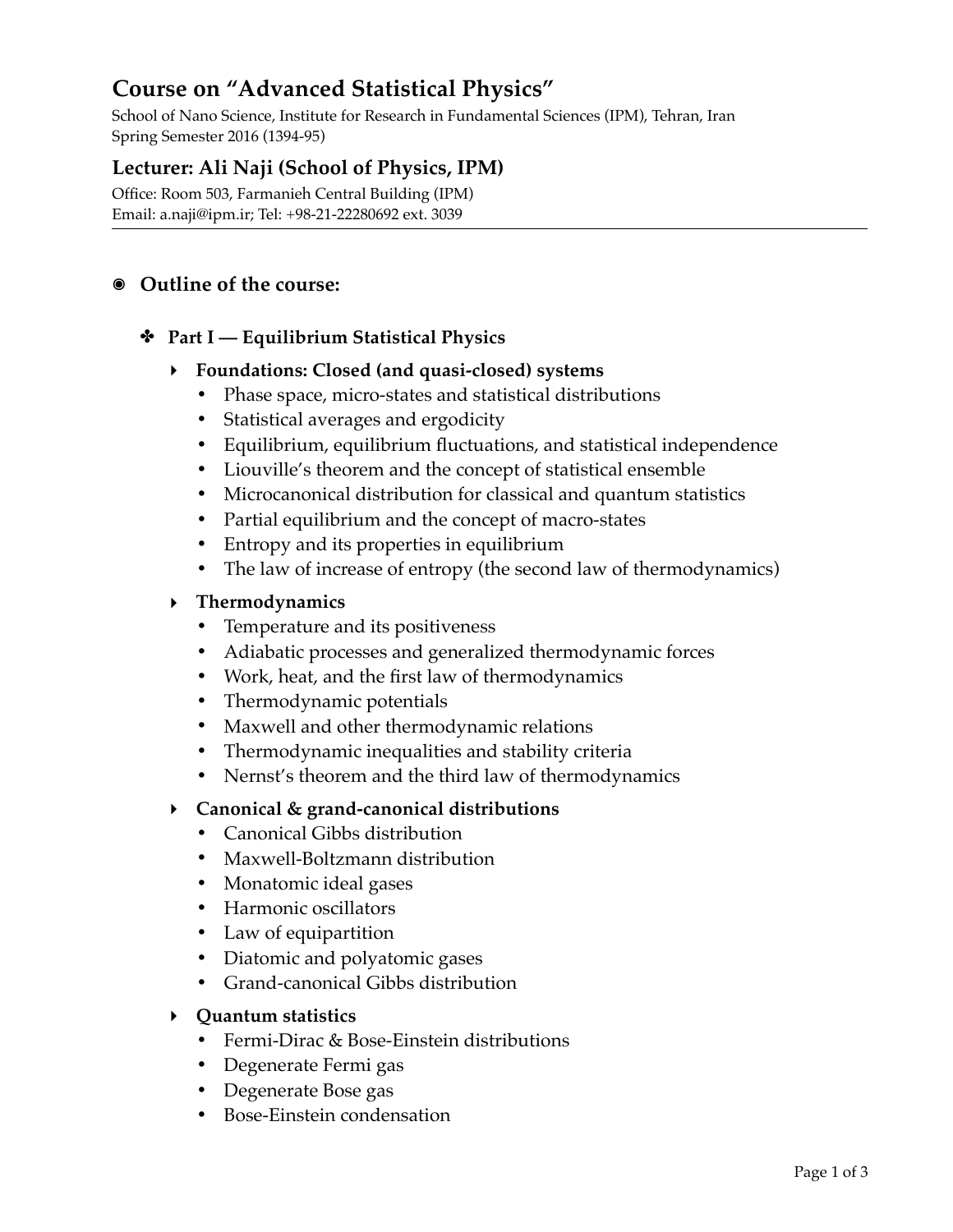- **•** Black-body radiation
- **•** Vibrations of a solid

## **‣ Interacting classical fluids I**

- **•** Thermodynamics and the radial distribution function
- **•** Virial expansion and cluster functions
- **•** Second and third virial coefficients
	- **-** Hard-sphere, square-well & Lennard-Jones potentials
- **•** Higher-order virial coefficients
- **•** Van der Waals equation of state and liquid-vapor transition
- **•** Special topics *(if time permits)*
	- **-** Static structure factor
	- **-** Yvon–Born–Green hierarchy
	- **-** Integral equations and hypernetted-chain approximation
	- **-** Ornstein-Zernike equation
	- **-** Percus-Yevick equation
	- **-** Mean spherical approximation
- **‣ Interacting classical fluids II Coulomb fluids**
	- **•** Coulomb interactions in soft matter and biology *(slides presentation)*
	- **•** Coulomb fluids: The primitive model
	- **•** Mean-field theory: The Poisson-Boltzmann equation
	- **•** Debye-Huckel approximation
	- **•** Limiting laws and correlation correction for bulk electrolytes
	- **•** Electrical double layer: The Gouy-Chapman (mean-field) theory
	- **•** Colloidal interactions *(slides presentation)*
		- **-** DLVO theory
		- **-** Confined Coulomb fluids from weak fluctuations to strong couplings
		- **-** Recent advances in theory and simulations

## ✤ **Part II — Equilibrium phase transitions and critical phenomena**

- **‣ Generalities, brief history and modern examples** *(slides presentation)*
	- **•** Bulk phases and phase transitions: Simple fluids & ferromagnets
	- **•** Criticality, scaling & universality: Experiments and simulations
	- **•** Classifications of (bulk) phase transitions
	- **•** Multicritical points & other features of phase diagrams
	- **•** Order parameter & broken symmetry
	- **•** Modern examples from liquid crystals to superfluids & superconductors
	- **•** Spin and particle models: From classical to modern examples
- **‣ Widom scaling hypothesis**
	- **•** Homogeneous functions
	- **•** Scale invariance & scaling exponents